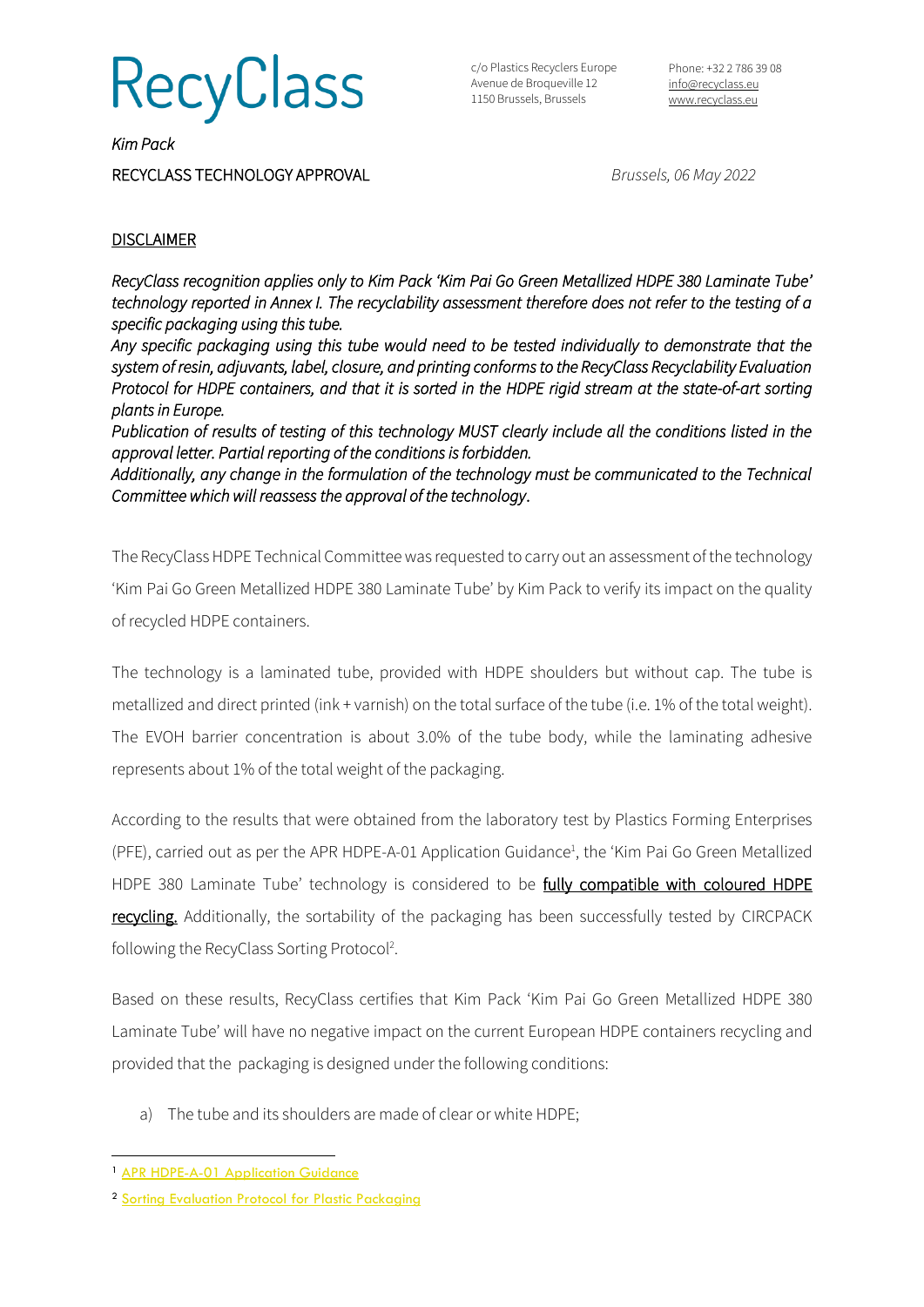- b) The maximum EVOH concentration is below 3.0% respect to the tube total weight;
- c) EVOH is compatibilized with LDPE tie layers grafted with maleic anhydride, with an EVOH: tie layer ratio lower than 1.5:1;
- d) The density of the finished tube is lower than  $1 g/cm^3$ ;
- e) The laminating adhesive is polyurethane-based and solvent based, and represents less than 1% of the total weight of the tube;
- f) The metallized layer has an optical density of 2.35, or less, representing 0.02wt% or less of the total tube weight;
- g) Ink and varnish combined represent less than 1% by weight of the total tube weight;
- h) No additional printing technology are applied, and in any case, it is the responsibility of the end-user to choose an appropriate combination of inks and printing process to ensure that:
	- i. the inks are non-bleeding;
	- ii. the inks comply with the European Legislation (e.g. Packaging and Packaging Waste Directive on the heavy metal concentration levels) and are EUPIA compliant;
	- iii. direct printing is limited as much as possible (see Annex I);

RecyClass concludes that Kim Pack 'Kim Pai Go Green Metallized HDPE 380 Laminate Tube' as per current market conditions and knowledge, is fully compatible with the existing European industrial recycling processes for coloured HDPE containers. Indeed, the recycled plastic generated after the recycling process was successfully tested in high-value application such as HDPE bottles up to 25% concentration<sup>3</sup>.

Similar executions of 'Kim Pai Go Green Metallized HDPE 380 Laminate Tube' technology with the only modification of artworks would not have to be tested again as long as the direct printing decoration amount and the components proportion remain the same.

## It should be noteworthy that the use of PE cap remains the favoured option in the case of HDPE tubes, in order not to reduce the quality of recycled plastic generated by the tube.

*About*

<sup>3</sup> [APR HDPE-A-01 Application Guidance](https://plasticsrecycling.org/hdpe-test-methods)



c/o Plastics Recyclers Europe Avenue de Broqueville 12 1150 Brussels, Brussels

Phone : +32 2 786 39 08 info[@recyclass.eu](mailto:recyclass@plasticsrecyclers.eu) www.recyclass.eu

RecyClass is a comprehensive cross-industry initiative that works to advance plastic packaging recyclability and to establish a harmonized approach towards recycled content calculation and traceability in Europe. Activities within RecyClass include the development of Recyclability Evaluation Protocols and scientific testing of innovative materials which serve as the base for the Design for Recycling guidelines and the free online tool. RecyClass offers Recyclability Certifications and Recycled Content Traceability Certification for plastic packaging. Contact: